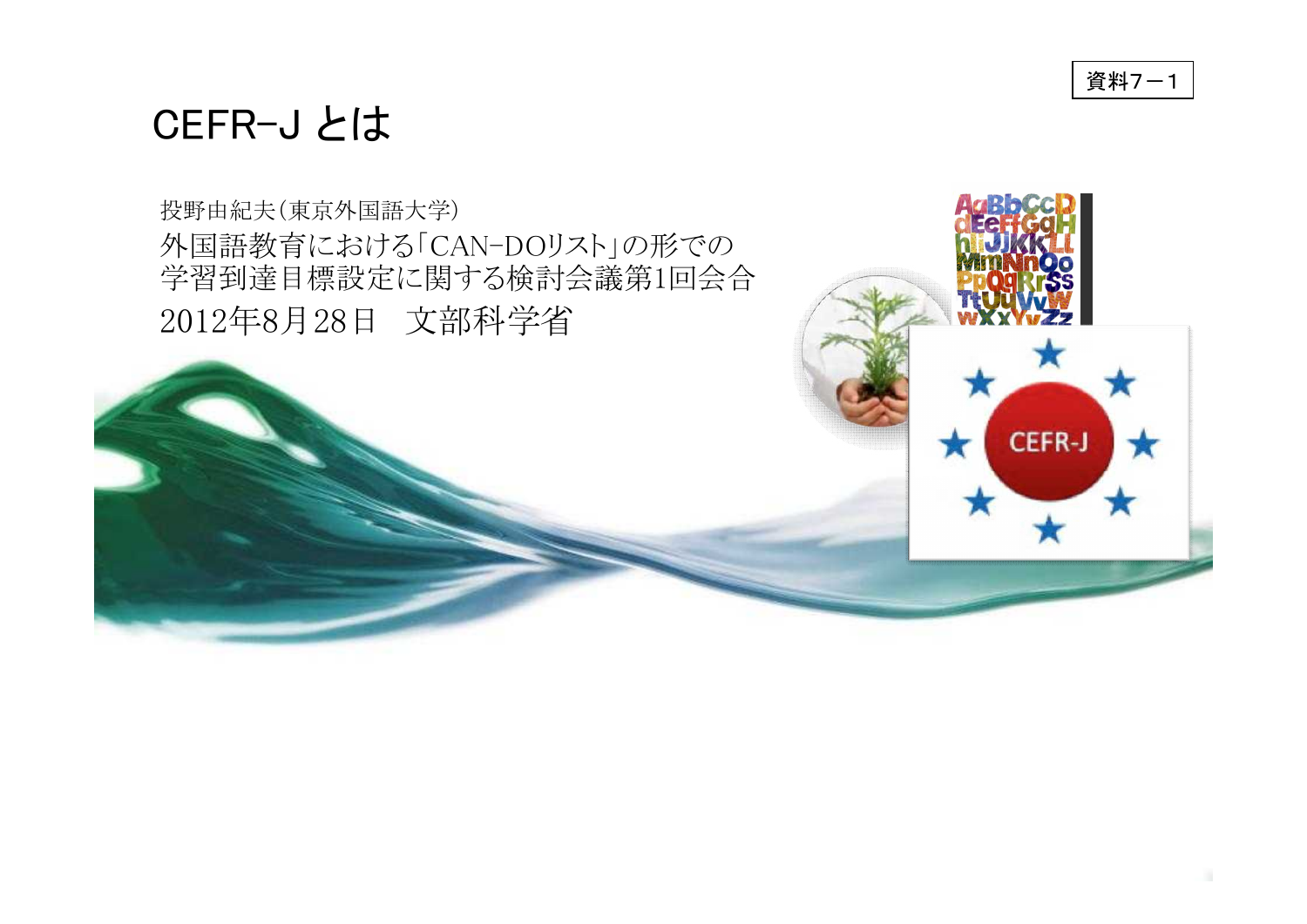

# CEFR-J 開発の動機

- 科研 基盤(A):
	- <sup>o</sup> 平成16~19年度基盤研究(A)(代表:小池生夫)
	- <sup>o</sup> 平成20~23年度基盤研究(A)(代表:投野由紀夫)

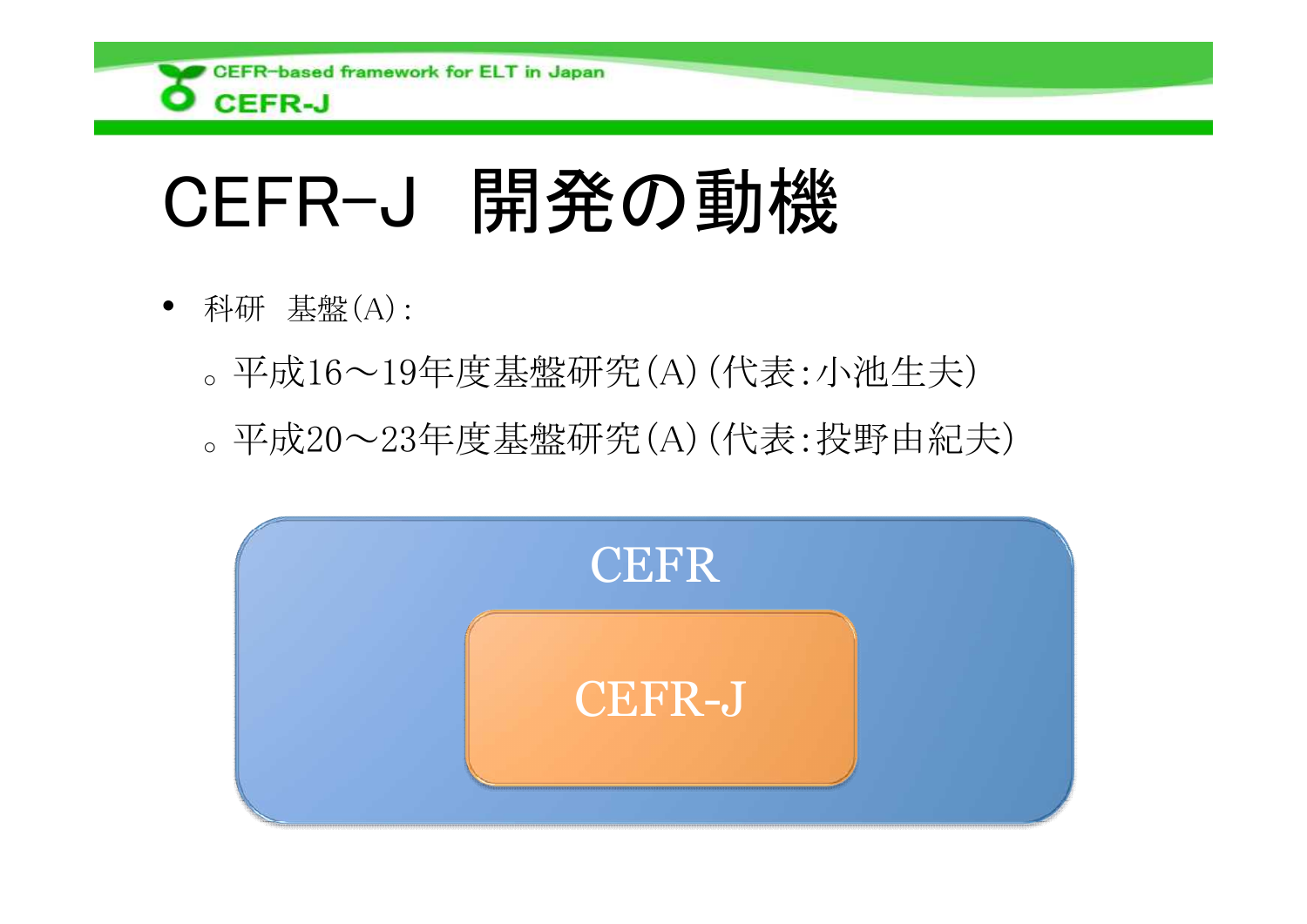

# CEFR-J 科研メンバー(敬称略)

研究代表者:

•投野由紀夫(東京外国語大学)

研究分担者:

- •相川真佐夫 (京都外国語大学)
- •尾関直子 (明治大学)
- •金森 強 (松山大学)
- •川成美香 (明海大学)
- •笹島 茂 (埼玉医科大学)
- •椎名紀久子 (千葉大学)
- •高田智子 (明海大学)
- •高橋美由紀 (愛知教育大学)
- •寺内 一 (高千穂大学)
- 中野美知子 (早稲田大学)
- 中谷安男 (法政大学)
- 根岸雅史 (東京外国語大学)
- 松井順子 (明海大学)
- 緑川日出子 (昭和女子大学)
- 村野井仁 (東北学院大学)

研究協力者:

- 小池生夫
- 林 正治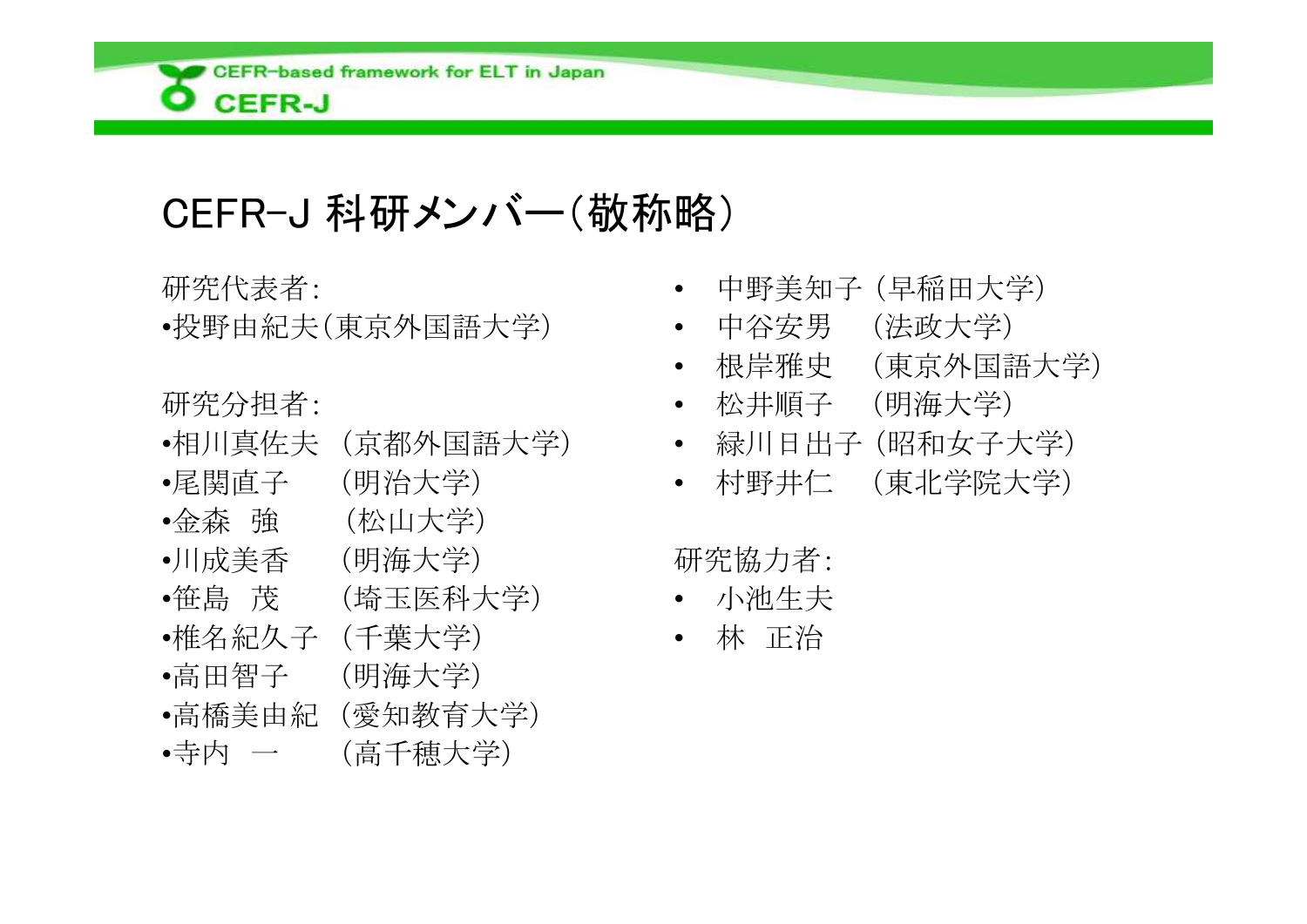#### CEFR-based framework for ELT in Japan **O** CEFR-J

## CEFR-J のレベル設定



各レベル(× 5技能)2個ずつの can do descriptor を作成 → 計120個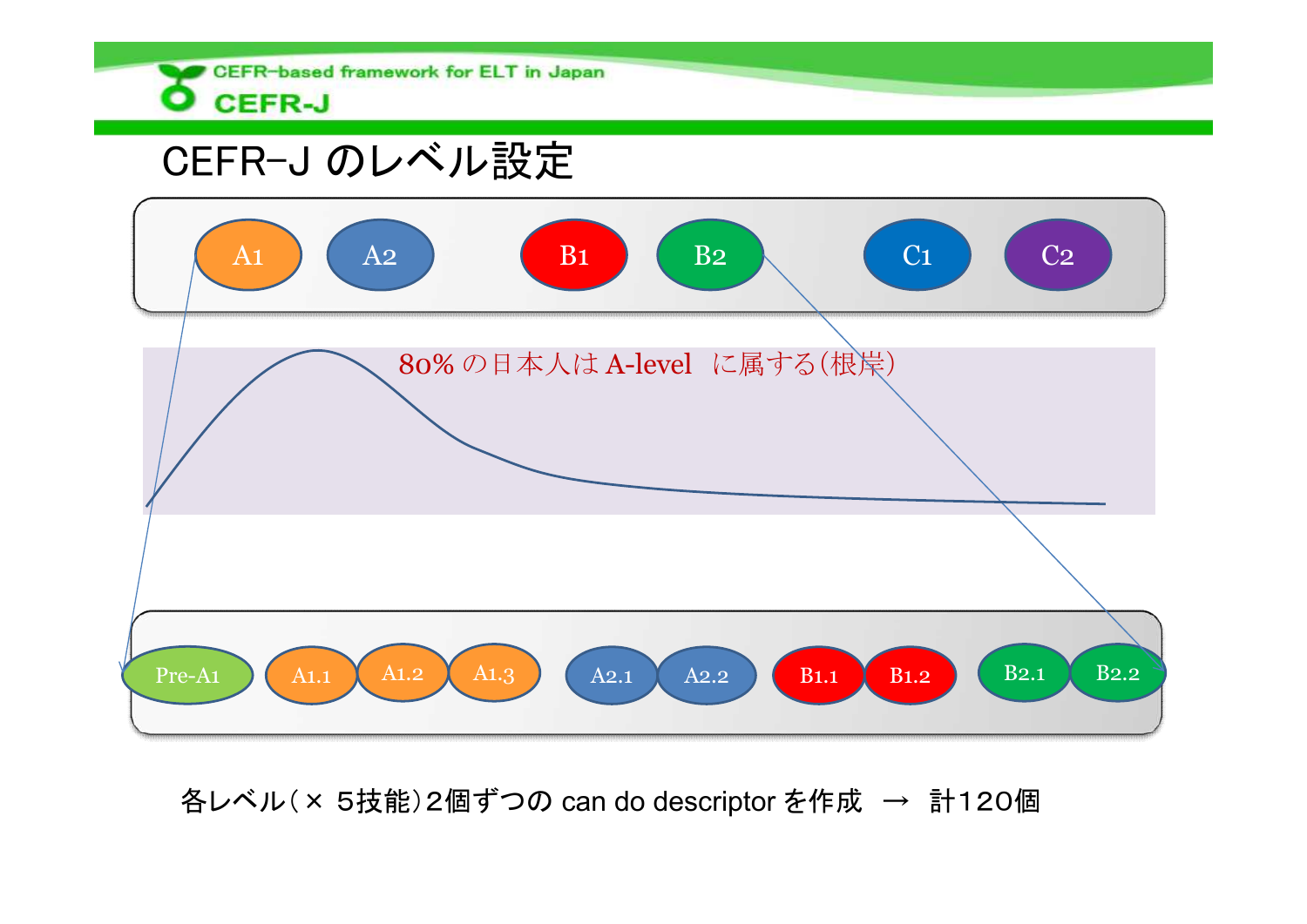

# CEFR-J の構築



- するプログラム)への協力
- ELP (European Language Portfolio) descriptor DB の構築スタート
- CEFR-J Wordlist の構築スタート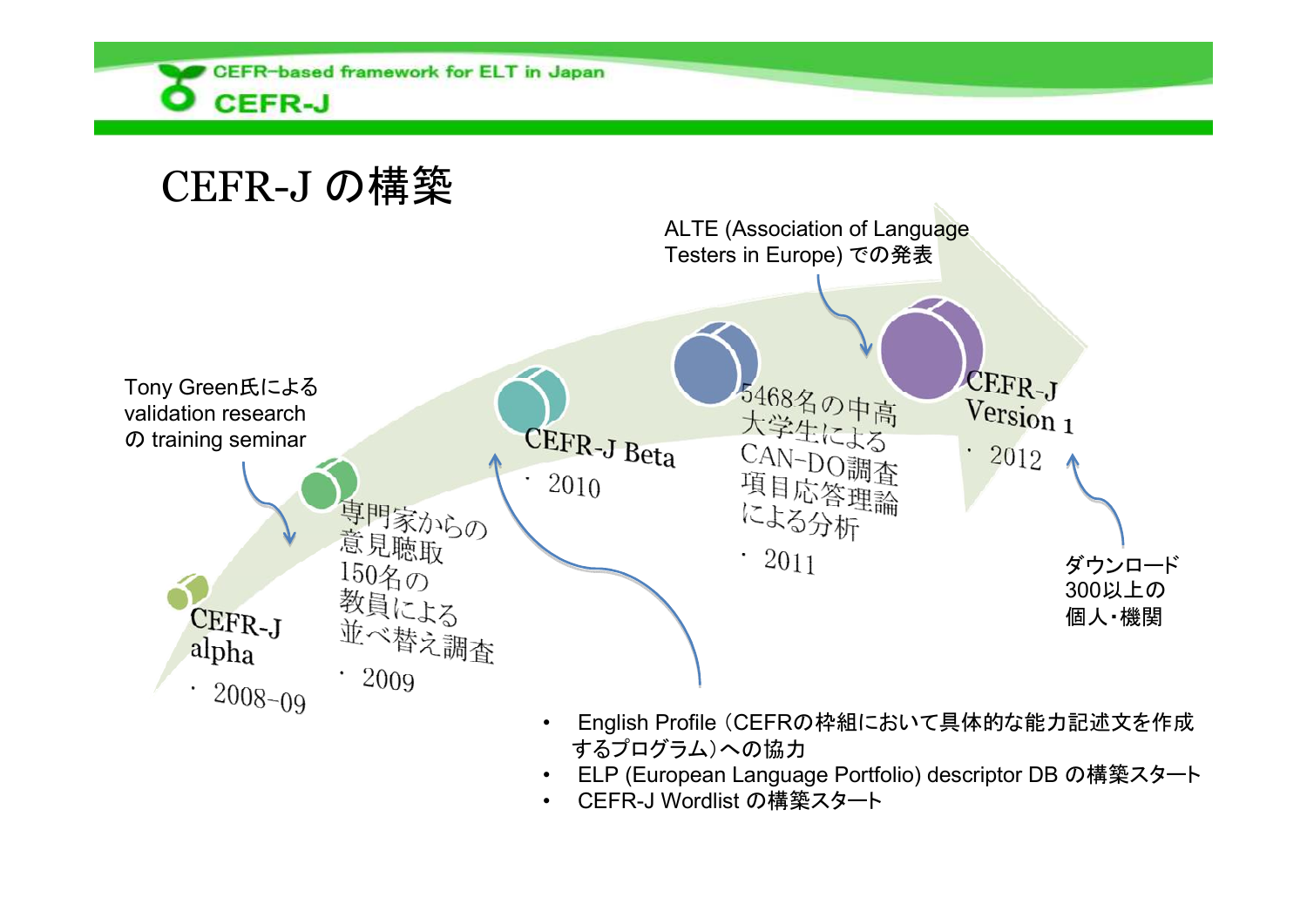

# 参考資料2:オリジナル資料

- The CEFR-J Wordlist
	- <sup>o</sup> CAN-DO に連動する語彙表
- The ELP (European Language Portfolio) 'Can do' Descriptor Database
	- <sup>o</sup> ELP 作成用CAN-DO集
- The CEFR-J Inventory of English
	- <sup>o</sup> CAN-DOに連動する文法・表現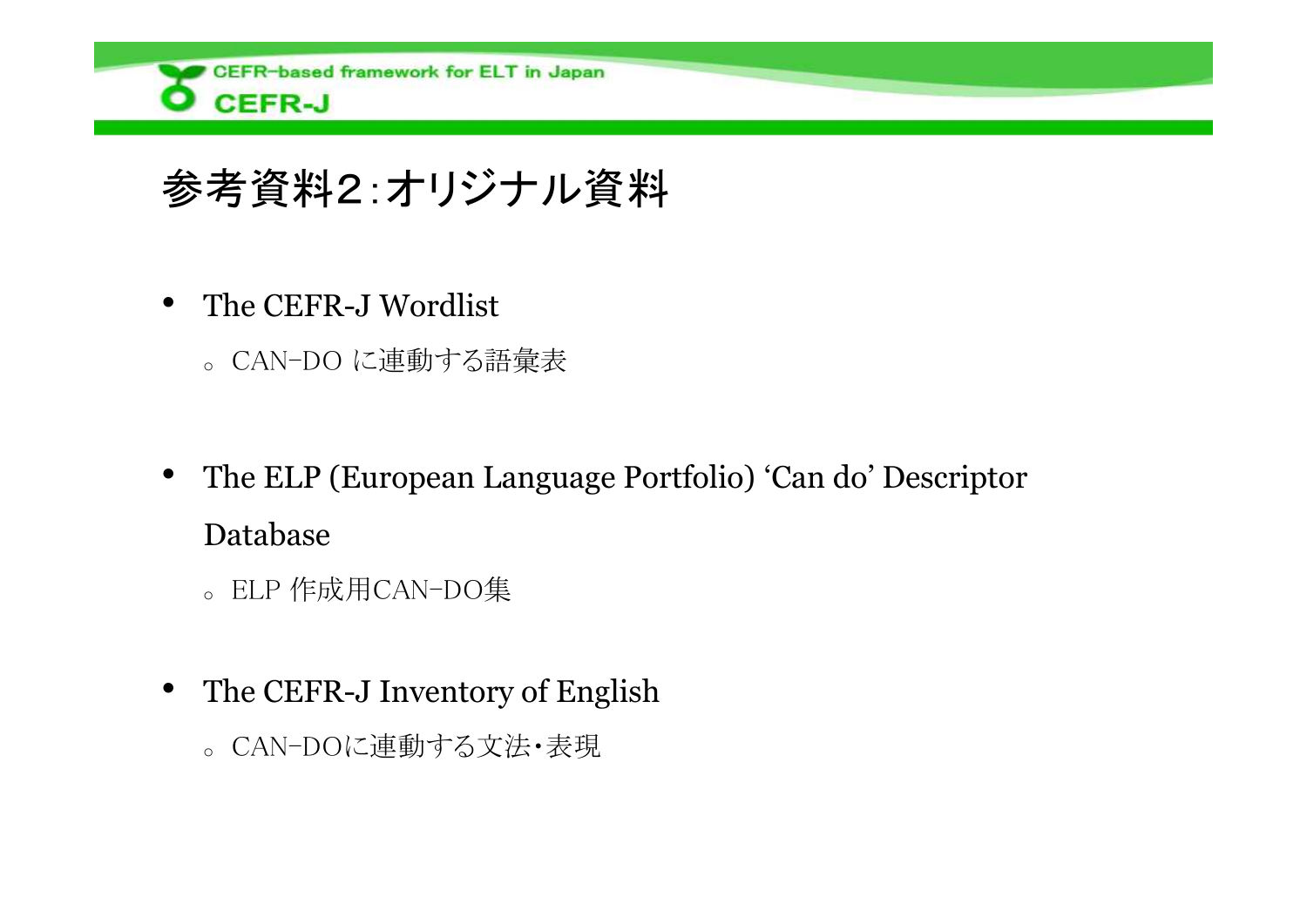

#### The CEFR-J Wordlist

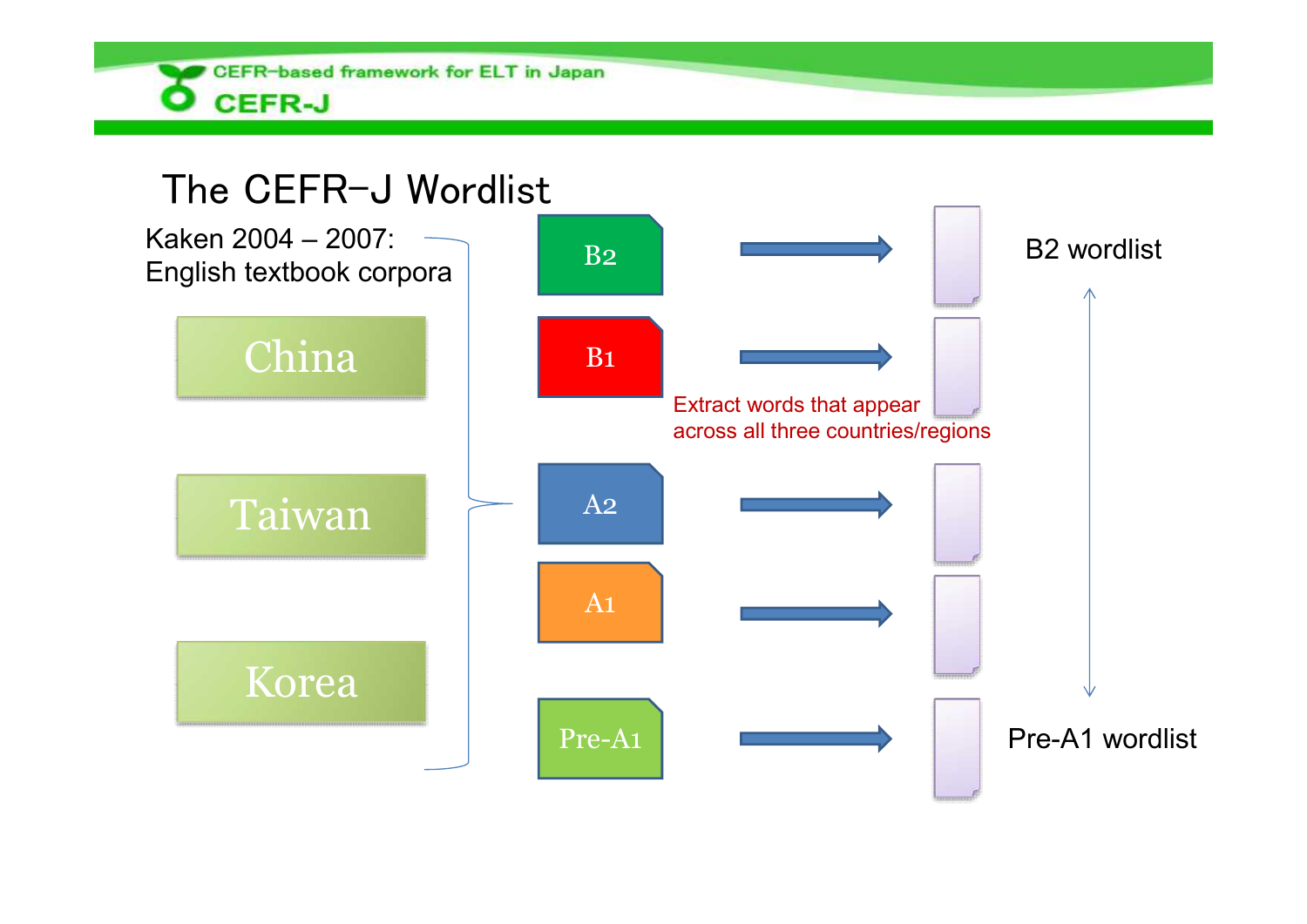

#### The target vocabulary size

| CEFR -<br>Level    | <b>Pre-</b><br>A <sub>1</sub> | A <sub>1</sub> | A2   | <b>B1</b> | <b>B2</b> | Total |
|--------------------|-------------------------------|----------------|------|-----------|-----------|-------|
| Corpus<br>analysis | 976                           |                | 1057 | 1884      | 1722      | 5639  |
| Our<br>Target      | 1000                          |                | 1000 | 2000      | 2000      | 6000  |

• The list will also be compared to the English Profile wordlist and JACET8000 (大学英語教育学会の語彙集) to make it more readily accessible to Japanese EFL learners.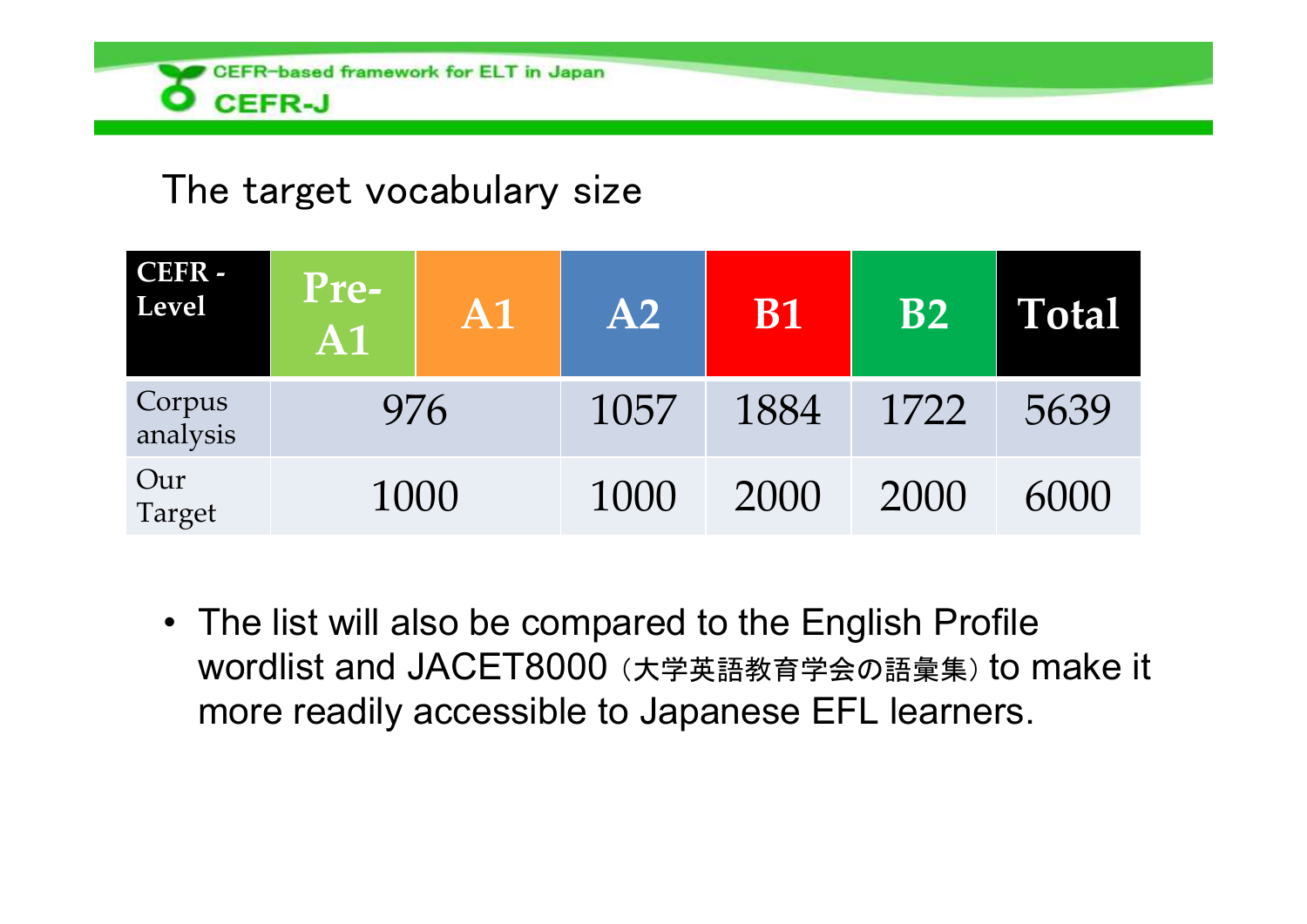CEFR-based framework for ELT in Japan

| activity      | Ao | $\mathbf n$ | Leisure activities                                                            |  |  |
|---------------|----|-------------|-------------------------------------------------------------------------------|--|--|
| actor         | Ao | $\mathbf n$ | Work and Jobs<br>Film                                                         |  |  |
| afternoon     | Ao | $\mathbf n$ |                                                                               |  |  |
| age           | Ao | $\mathbf n$ | Personal information                                                          |  |  |
| airplane      | Ao | $\mathbf n$ | Ways of travelling                                                            |  |  |
| airport       | Ao | $\mathbf n$ | Things in the town,<br><b>Travel and services vocab</b><br>shops and shopping |  |  |
| animal        | Ao | $\mathbf n$ |                                                                               |  |  |
| answer        | Ao | $\mathbf n$ |                                                                               |  |  |
| apple         | Ao | $\mathbf n$ | 語彙の概念ごとの<br>Food and drink                                                    |  |  |
| apron         | Ao | $\mathbf n$ | フィルターができる<br>Objects and rooms                                                |  |  |
| arm           | Ao | $\mathbf n$ | Personal information                                                          |  |  |
| lart          | Ao | $\mathbf n$ | Education<br>Hobbies and pastimes                                             |  |  |
| aunt          | Ao | $\mathbf n$ | <b>Family life</b>                                                            |  |  |
| baby          | Ao | $\mathbf n$ | <b>Family life</b>                                                            |  |  |
| back          | Ao | $\mathbf n$ |                                                                               |  |  |
| bag           | Ao | $\mathbf n$ | Clothes<br>Shopping                                                           |  |  |
| ball          | Ao | $\mathbf n$ | Hobbies and pastimes                                                          |  |  |
| <b>banana</b> | Ao | $\mathbf n$ | Food and drink                                                                |  |  |
| <b>bank</b>   | Ao | $\mathbf n$ | Things in the town,<br>Travel and services vocab<br>shops and shopping        |  |  |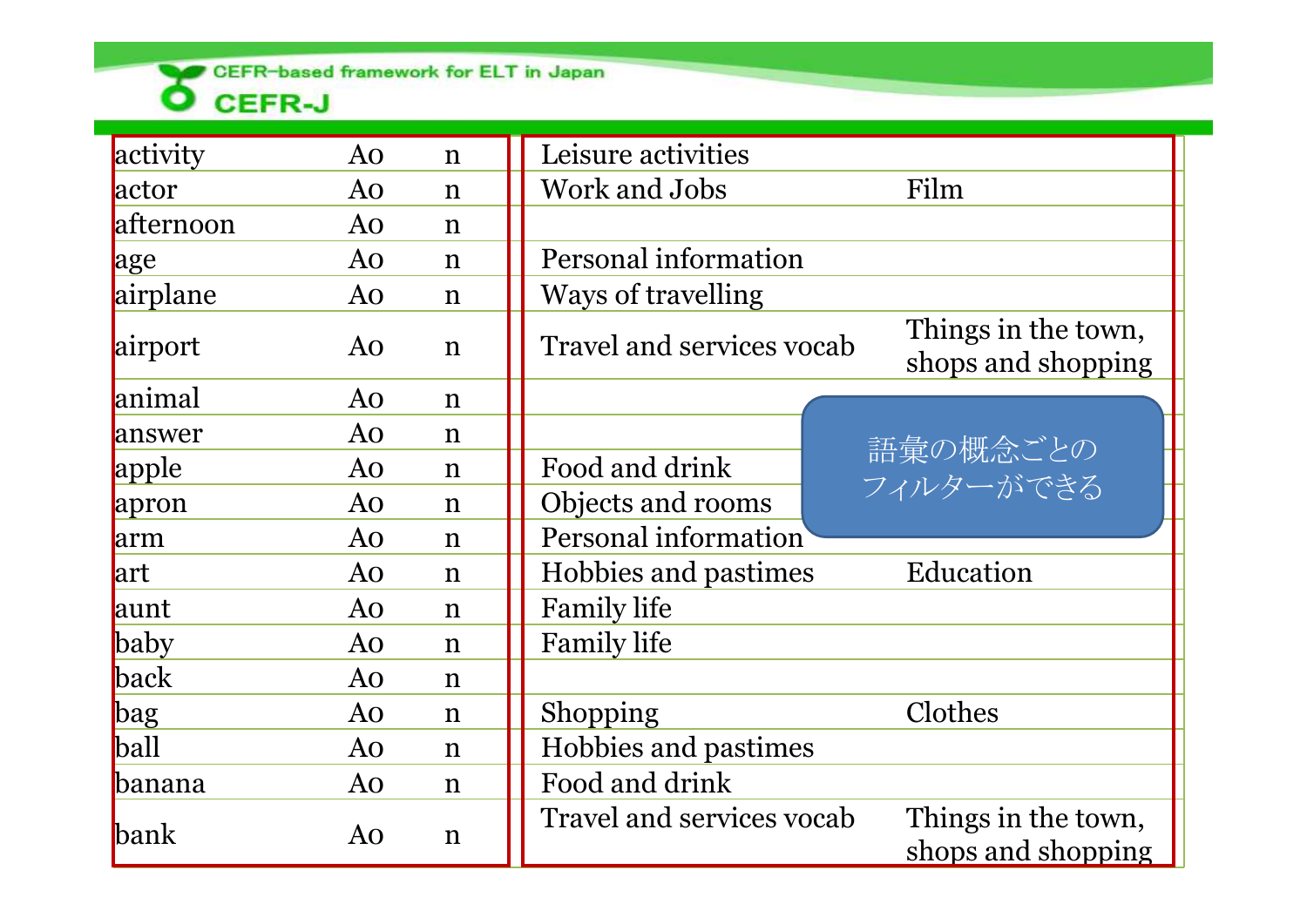

# 647 descriptors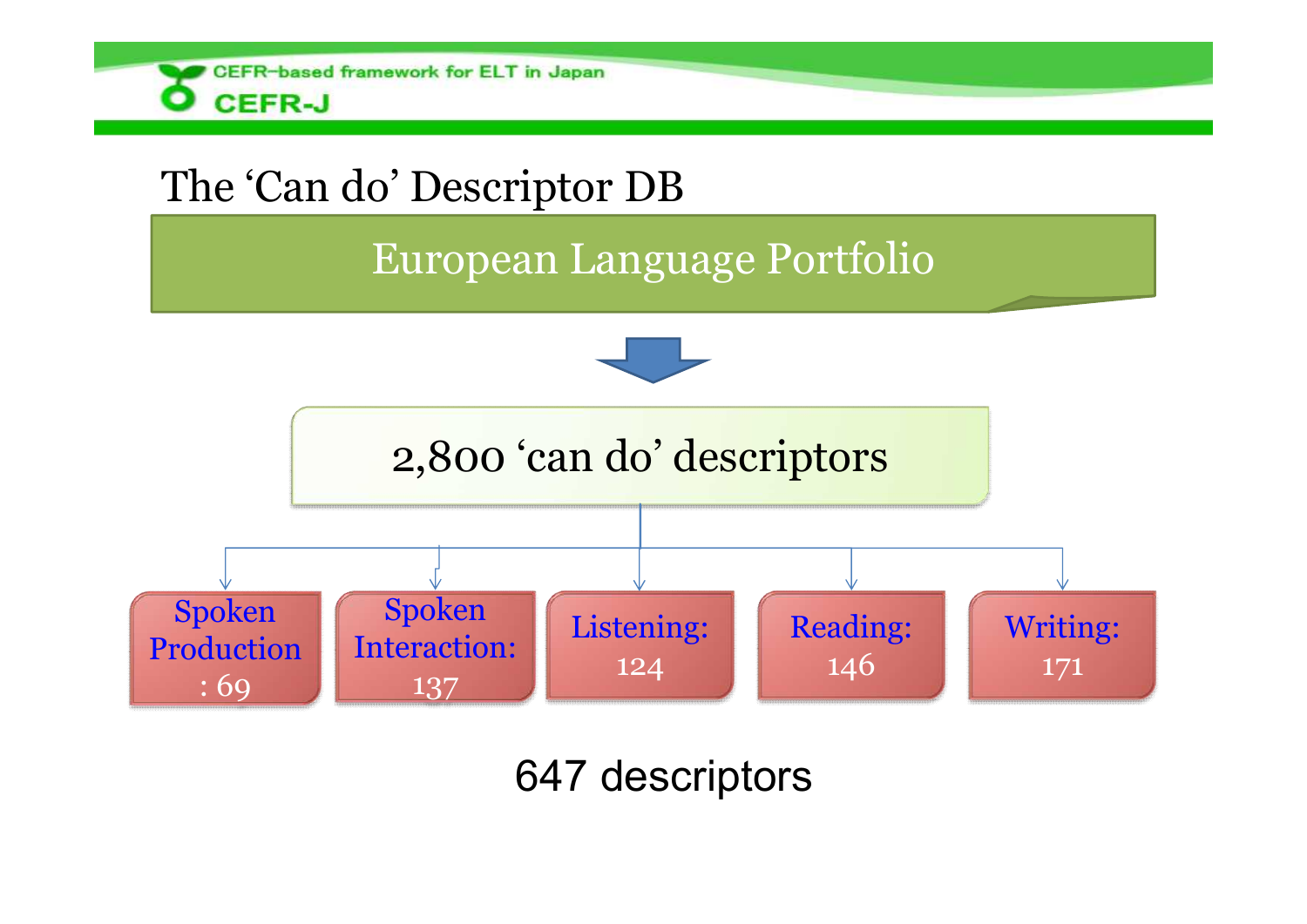

#### Retrieval of descriptors

| Lev.           | Category/C<br>ode | <b>ELP</b> descriptor(s)                                                                                                                                                                                 | <b>General descriptors (Japanese)</b>                                                                                   | <b>Descriptors for children</b><br>(Japanese)                |
|----------------|-------------------|----------------------------------------------------------------------------------------------------------------------------------------------------------------------------------------------------------|-------------------------------------------------------------------------------------------------------------------------|--------------------------------------------------------------|
| A <sub>1</sub> | $IS1-A1$          | I can say who I am, ask<br>someone's name and<br>introduce someone.                                                                                                                                      | 自分が誰であるか言うことができ、相手の名前を<br>尋ねたり、相手のことを紹介することができる                                                                         | 自分の名前を言ったり、相手の名前を聞<br>いたり、相手の紹介ができる                          |
| A <sub>1</sub> |                   | I can ask and answer simple<br>$IS1-A1-1$ to simple statements in areas<br>of immediate need or on very<br>familiar topics[1.2000-CH]                                                                    | questions, initiate and respond衛単な質問をしたり、簡単な質問に答えることが簡単な質問をしたり、簡単な質問に答え<br>できる。また必要性の高いことや身近な話題に<br>ついて発言したり、反応することができる | ることができる。また身近なことについて<br>話したり、質問に答えることができる                     |
| A <sub>1</sub> |                   | I can make myself understood<br>in a simple way but I am<br>dependent on my partner<br>IS1-A1-1 being prepared to repeat more<br>slowly and rephrase what I say<br>and to help me to say what I<br>want. | 簡易な方法であれば通じるが、ゆっくり繰り返し<br>てくれたり、自分が言った事を言い直してくれた<br>り、自分が言いたいことが言えるよう助けてくれ<br>るような相手に依存している                             | 相手がゆっくり話したり、自分が言ったこ<br>とを確認してくれるなど、やさしい人だっ<br>たら自分の簡単な英語は通じる |
| A <sub>1</sub> | $IS2-A1$          | I can understand simple<br>family when people speak<br>slowly and clearly (e.g.<br>"What's your name?" "How<br>old are you?" "How are you?"<br>$etc.$ ).                                                 | questions about myself and my 相手がゆっくりはっきり話してくれれば、「名前<br>は?」「歳は?」「調子はどう?」などの自分や家<br>族についての簡単な質問を理解することができ                | 相手がゆっくりはっきり話してくれれば、<br>自分や家族についての簡単な質問が分<br>かる               |
| A <sub>1</sub> | $IS2-A1$          | I can understand simple words<br>and phrases, like "excuse me",<br>"sorry", "thank you", etc.                                                                                                            | 「すみません」「ごめんなさい」「ありがとう」といっ<br>た簡単な語句を理解することができる                                                                          | 「すみません」「ごめんなさい」「ありがとう」<br>といった簡単な語句が分かる                      |
| A <sub>1</sub> | $IS2-A1$          | I can understand simple<br>greetings, like "hello", "good<br>bye", "good morning", etc.                                                                                                                  | 「やあ」「さようなら」「おはよう」といった簡単な挨<br>拶を理解することができる                                                                               | 「やあ」「さようなら」「おはよう」といった簡<br>単な挨拶が分かる                           |